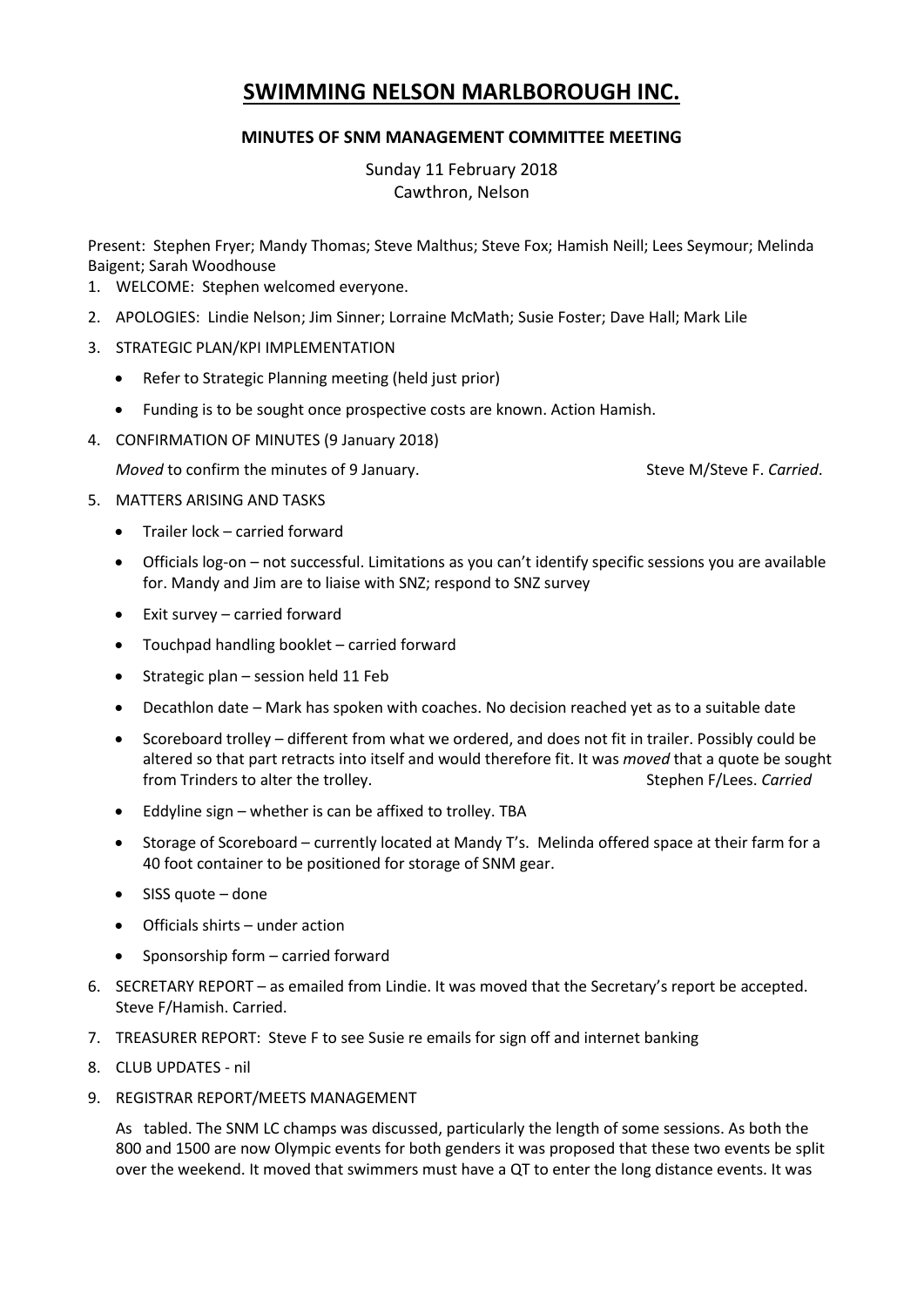further moved that the structure of the event be reviewed to allow inclusion of both events for both genders, and that trophy criteria be adjusted accordingly. Hamish/Lees *carried*

Timing gear – Ben Thurlow has agreed to assess the buttons.

Prizegiving – timing was an issue as it made some sessions very long. Discussed moving the prizegiving to the end of each session so the pool can be made available to other users.

The Bacon Cup and Ton Boulton Cup have been missing for some years. It was *moved* that up to \$1000 be spent on replacement trophies. The Emporium should have suitable trophies. Action – Hamish. Hamish/Steve F. *Carried*.

The time taken for some sessions was too long. It was suggested that for 9/10 year age groups, more races could be time finals. It was also agreed that the warm up should be 'feet first' at Nayland for safety reasons.

*Moved* to accept the Registrar's report and confirm the following as NM records: **Wellington LC Champs 2018**

| 200 Breast | LC | 11   | F | 2:59.81 | Lilly Hall               | <b>NLSNM</b> |
|------------|----|------|---|---------|--------------------------|--------------|
| 400 IM     | LC | 17   | F | 5:22.62 | Georgina Trengrove       | <b>NLSNM</b> |
| 50 Free    | LC | 18   | F | 27.53   | Clara Foster             | <b>NLSNM</b> |
| 50 Breast  | LC | 18   | F | 34.10   | Clara Foster             | <b>NLSNM</b> |
| 100 Breast | LC | 18   | F | 1:14.49 | Clara Foster             | <b>NLSNM</b> |
| 50 Fly     | LC | 18   | F | 30.16   | Clara Foster             | <b>NLSNM</b> |
| 800 Free   | LC | 13   | M | 9:53.14 | Nicholas Hall            | <b>NLSNM</b> |
| 50 Back    | LC | 17   | м | 28.61   | Matai McGuinniety        | <b>NLSNM</b> |
| 100 Back   | LC | 17   | м | 1:02.97 | <b>Matai McGuinniety</b> | <b>NLSNM</b> |
| 200 Fly    | LC | 17   | M | 2:20.69 | Xavier Anderson          | <b>NLSNM</b> |
| 50 Free    | LC | 18   | м | 23.90   | Sam McKenzie             | TASNM        |
| 50 Back    | LC | 18   | M | 28.35   | Sam McKenzie             | TASNM        |
| 50 Breast  | LC | 18   | M | 31.14   | Sam McKenzie             | <b>TASNM</b> |
| 50 Fly     | LC | 18   | М | 25.64   | Sam McKenzie             | TASNM        |
| 50 Back    | LC | Open | M | 28.61*  | Matai McGuinniety        | <b>NLSNM</b> |
| 50 Back    | LC | Open | M | 28.35   | Sam McKenzie             | TASNM        |
| 100 Back   | LC | Open | M | 1:02.97 | Matai McGuinniety        | <b>NLSNM</b> |
| 50 Breast  | LC | Open | M | 31.14   | Sam McKenzie             | <b>TASNM</b> |
| 50 Fly     | LC | Open | М | 25.64   | Sam McKenzie             | <b>TASNM</b> |

\* Matai swam this time before Sam McKenzie bettered it in the next age group.

## **SNM LC Champs 2018**

| 400 Free   | LC. | 14 | н. | 4:36.82 | Sierra Thomas          | <b>TASNM</b> |
|------------|-----|----|----|---------|------------------------|--------------|
| 1500 Free  | LC. | 14 | F. |         | 17:56.75 Sierra Thomas | <b>TASNM</b> |
| 50 Fly     | LC. | 11 | м  | 34.46   | Ryan Marsh             | <b>BLENM</b> |
| 400 IM     | LC. | 11 | м  | 6:22.76 | Ryan Marsh             | <b>BLENM</b> |
| 200 Breast | LC. | 18 | м  | 2:39.55 | Sam Mckenzie           | <b>TASNM</b> |

Hamish/Sarah *carried*

- 10. BSC meet 24 March 2018. It was moved that this meet be changed to a two session meet to allow swimmers maximum opportunities to qualify for NAGs. Hamish/Steve F. carried.
- 11. SISS. Due to a potential conflict with the Olympic juniors trial (as part of Opens), different dates were discussed for SISS. Neither 14 or 21 July were considered suitable due to other SI events and school holidays. Sun 8 July was discussed as an option which would provide a day between Opens and SISS. It was *agreed* that the 8 July should be offered as a potential date to the Makos committee. Lees/Steve M. *Carried*.
- 12. PUBLICITY/COMMUNICATION REPORT –there is a need to increase SNM social media presence. Articles are being published in the Waimea and Nelson weekly newspapers. These should be linked to the SNM and Club facebook pages to provide maximum publicity. Clubs are requested to tag SNM in any FB